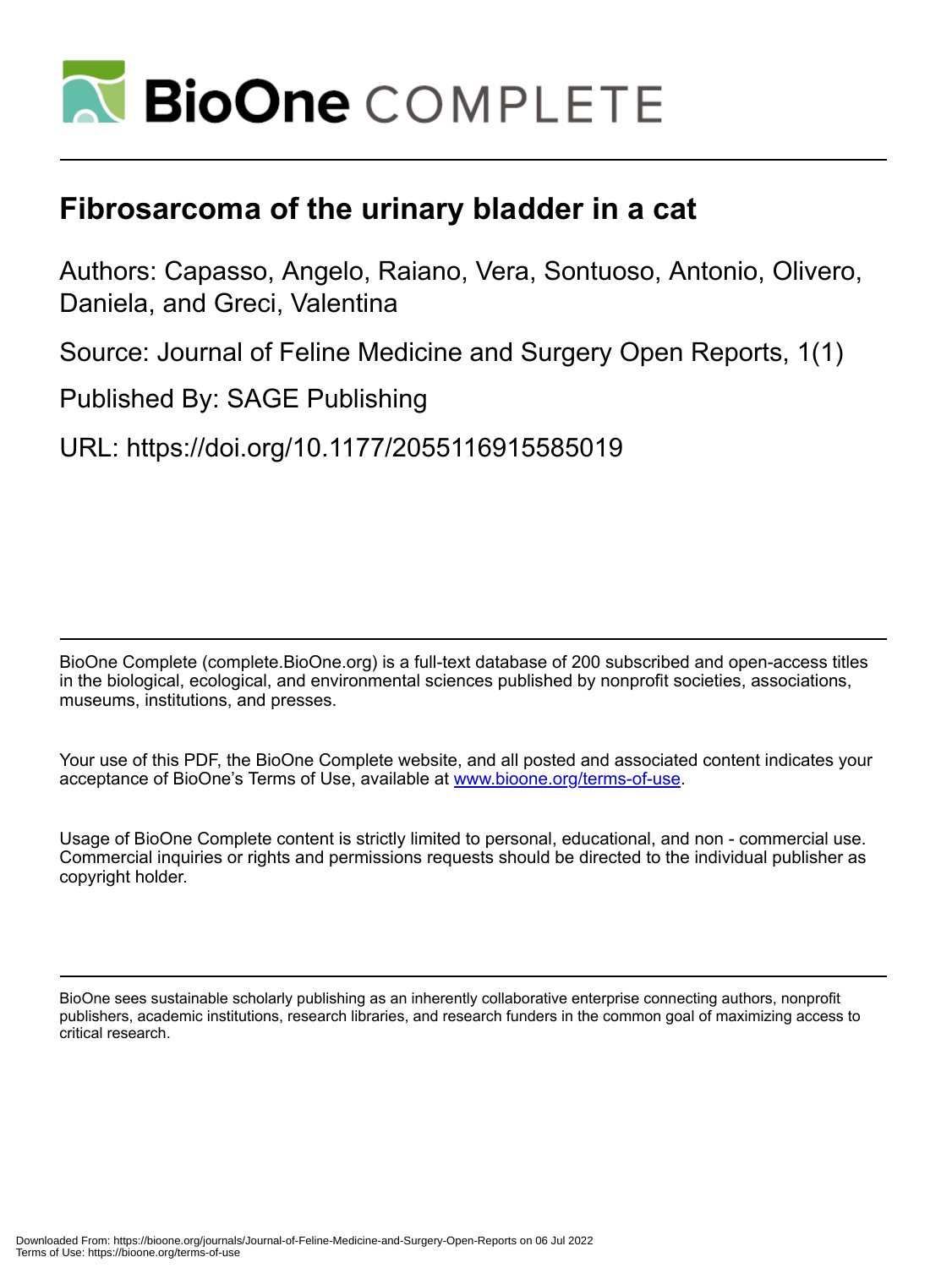Case Series





## **Fibrosarcoma of the urinary bladder in a cat**

*Journal of Feline Medicine and Surgery Open Reports*  $1 - 6$ © The Author(s) 2015 Reprints and permissions: sagepub.co.uk/journalsPermissions.nav DOI: 10.1177/2055116915585019 jfmsopenreports.com



### **Angelo Capasso1, Vera Raiano1, Antonio Sontuoso1, Daniela Olivero2 and Valentina Greci1**

#### **Abstract**

*Case summary* A 5-year-old female spayed domestic shorthair cat was presented with haematuria, pollakiuria and stranguria of 2 months' duration, and a firm non-painful mass in the urinary bladder was palpated. Abdominal radiographs showed thickening and irregular cranial margins of the urinary bladder wall. Abdominal ultrasound showed a vascularised mass of mixed echogenicity almost entirely occupying the urinary bladder lumen. During explorative laparotomy, the mass appeared pedunculated and was totally excised. Histopathology was characterised by infiltration of the mucosal, submucosal and muscular layers by proliferated atypical mesenchymal cells; immunochemistry confirmed the diagnosis of fibrosarcoma. The cat was discharged with normal urination 5 days after surgery. The owner declined any imaging follow-up but reported the cat to be free of any clinical signs at 16 months after surgery.

*Relevance and novel information* To the best of our knowledge, this is the first case of primary fibrosarcoma of the urinary bladder in the cat. Fibrosarcoma should be included in the differential diagnosis of urinary bladder neoplasia.

**Accepted:** 22 August 2014

#### **Introduction**

In cats and dogs, urinary bladder tumours are rare and account for approximately 1% of all tumours. The majority of urinary bladder tumours are epithelial in origin, with transitional cell carcinoma (TCC) the most common. Non-epithelial tumours are represented by leiomyoma, leiomyosarcoma, fibroma, haemangioma, haemangiosarcoma and lymphoma.<sup>1-12</sup> A case of histiocytic sarcoma of the urinary bladder has been reported in a dog.13 Nerve sheath tumour and lipoma of the urinary bladder have also been reported in the feline species; but, to date, fibrosarcomas have been described only in dogs.1,14–17

The aim of this report is to describe the clinical and imaging findings and surgical outcome of a urinary bladder fibrosarcoma that occurred in a cat.

#### **Case description**

A 5-year-old female spayed domestic shorthair cat was referred to the Gregory VII Veterinary Hospital, Rome, Italy, because of haematuria, pollakiuria and stranguria of 2 months' duration and which were unresponsive to antibiotics.

On abdominal palpation a firm non-painful intraabdominal mass was palpated in the caudal abdomen that was suspected on the basis of its location to be the urinary bladder.

Blood work abnormalities were seen: creatine phosphokinase was 154 IU/l (reference interval [RI] 10–150 IU/l), aspartate aminotransferase was 49 IU/l (RI 0–40 IU/l), alanine aminotransferase was 55 IU/l (RI 0–50 IU/l), urea was 66 mg/dl (RI 20–60 mg/dl) and creatinine was 1.80 mg/dl (RI 0.35–1.50 mg/dl); urinalysis was not performed because of the impossibility of collecting a suitable sample. Abdominal radiographs (right laterolateral and ventrodorsal projection) showed an over-distended urinary bladder with irregular cranial margins and the presence of a small radiotransparent area in the urinary bladder lumen, compatible with air

1Gregory VII Veterinary Hospital, Rome, Italy 2Analisi BiEsseA Laboratory, Milan, Italy

**Corresponding author:**

Valentina Greci DVM, PhD, Ospedale Veterinario Gregorio VII, Piazza di Villa Carpegna 52, 00167, Rome, Italy Email: [valentina.greci@libero.it](mailto:valentina.greci@libero.it)



Creative Commons CC-BY-NC: This article is distributed under the terms of the Creative Commons Attribution-NonCommercial 3.0 License (http://www.creativecommons.org/licenses/by-nc/3.0/) which permits non-commercial use, reproduction and distribution of the work without further permission provided the original work is attributed as specified on the SAGE and Open Access page (http://www.uk.sagepub.com/aboutus/openaccess.htm).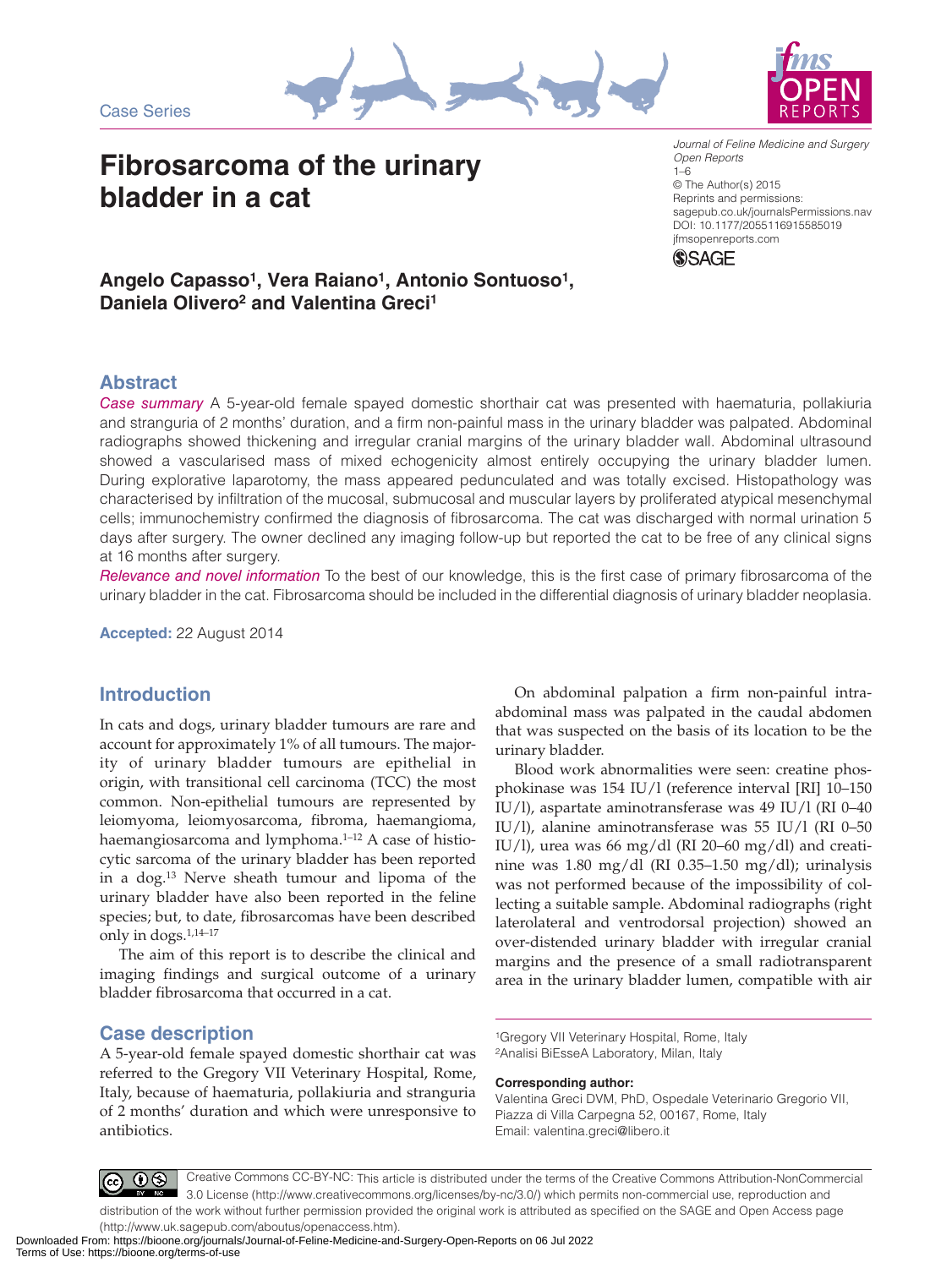

**Figure 1** Right lateral view of the abdomen. Note the over-distended urinary bladder, the cranial margins appear irregular and thickened (black arrow); a radiotransparent spot is notable in the middle of the urinary bladder (white arrow)



**Figure 2** Abdominal ultrasound findings. Longitudinal scan after urethral catheterisation and distension with 0.9% saline solution. (a) An irregular, rounded 4.6  $\times$  4.2  $\times$  4 cm lesion arises from the apex and the dorsal wall of the urinary bladder. (b) The trigone and the urethra appear normal

(Figure 1). The presence of air was attributed to the possibility of a gas-producing bacterial infection.

On abdominal ultrasound, the urinary bladder lumen was entirely occupied by the presence of a mass of mixed

echogenicity (Figure 2a); mild bilateral pyelectasia (1 mm) was also detected. The cat was sedated, and the urethra was catheterised and the urinary bladder distended with sterile 0.9% saline solution for better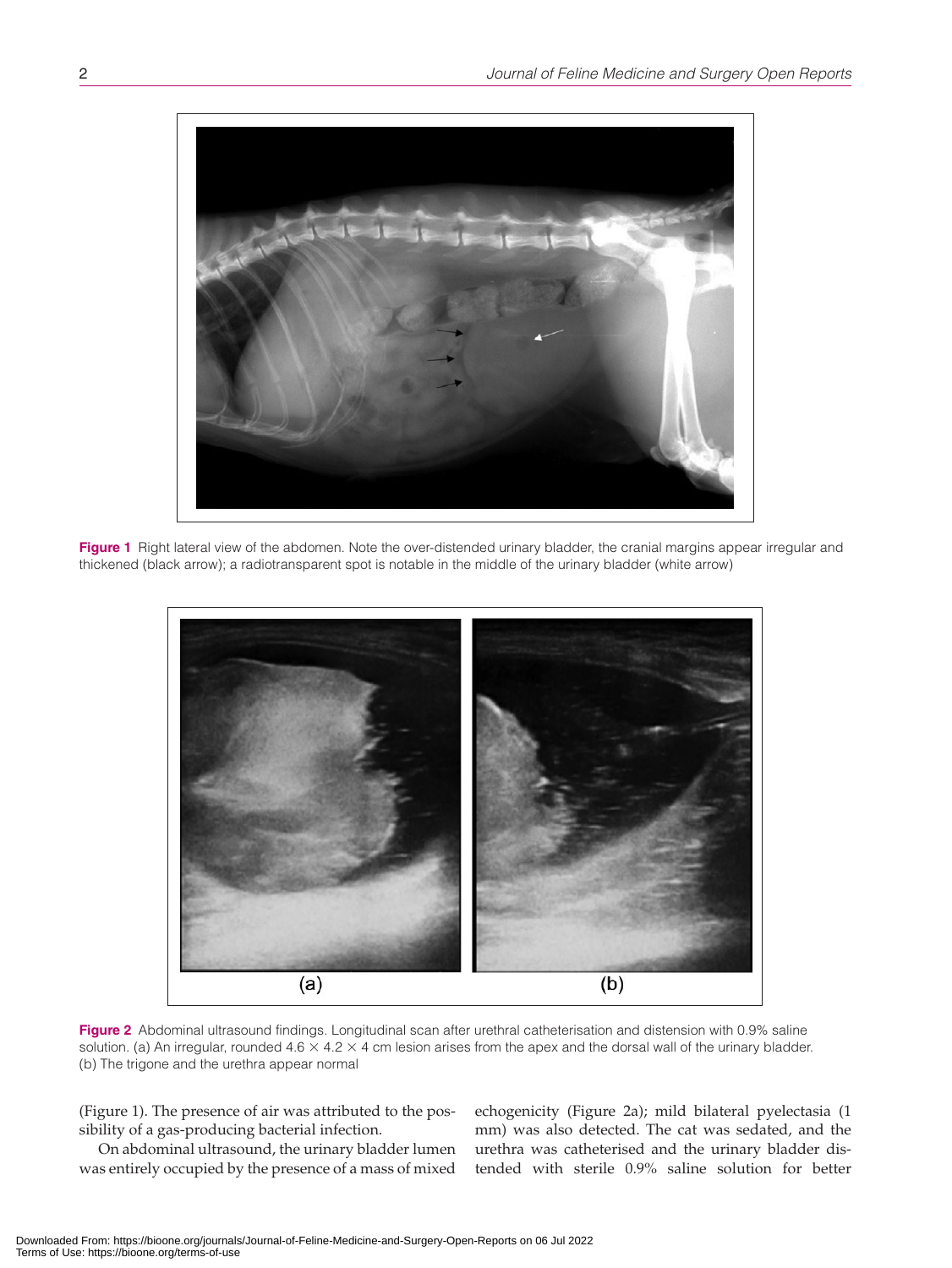



**Figure 3** (a) Gross aspect of the urinary bladder and mass during surgery: note the thickened urinary bladder wall and the presence of a pedunculated mass that was filling the urinary bladder. (b) Gross examination: the mass measured  $6.0 \times 4.5 \times 3.2$  cm, had a fibroelastic consistency and was white to pinkish in colour; the surface is characterised by the presence of erosion and haemorrhages

evaluation: an irregular vascularised lesion measuring  $4.6 \times 4.2 \times 4.0$  cm arising from the cranial and dorsal wall of the urinary bladder was observed (Figure 2b); the urethra and the trigone were not involved. No other changes were detected. A urinary bladder neoplasm was suspected. Three thorax projection radiographs were unremarkable.

The owner declined computed tomography and opted for explorative laparotomy

The cat was anaesthetised and a ventral midline coeliotomy was performed. The urinary bladder appeared over-distended, firm and smooth but filled by a large mass of fibroelastic consistency. Stay sutures were placed in the apex of the bladder and paramedian along the ventral aspect to the level of the bladder neck and proximal urethra. The urinary bladder was isolated from the remainder of the abdominal cavity with laparotomy sponges. A ventral cystotomy was performed to examine the bladder mucosa and the mass appeared pedunculated

and extended from the craniodorsal wall of the urinary bladder into the lumen (Figure 3a). The mass was excised with 1 cm margins of grossly normal urinary bladder and preservation of the caudal vesicular vessels.

On gross examination, the mass was irregular in shape, smooth but not encapsulated, and white to pink in colour; the mass measured  $6.0 \times 4.5 \times 3.2$  cm, and there was gross evidence of ulceration and haemorrhage of the surface (Figure 3b).

The mass was routinely fixed in buffered 10% formalin and stained with haematoxylin and eosin. Histopathological examination was characterised by infiltration of the mucosal, submucosal and muscular layers by proliferated atypical mesenchymal cells; cell cytoplasm was bipolar and moderate in quantity; the nuclei were increased in size and pleomorphic to vesicular in appearance, with one or two nucleoli observed per high-power field (HPF) at  $\times$  40 magnification. The cells appeared irregularly arranged in interwoven and concentric bundles (Figure 4a,b); moderate infiltration of neutrophils, plasma cells and lymphocytes, and eight mitoses per HPF at  $\times$  10 magnification were observed. The transitional epithelium was atrophic and diffusely eroded. The peduncle was not infiltrated and margins evaluated by transverse sectioning were disease-free (8 mm).

Histological examination was consistent with a malignant mesenchymal tumour, suggesting a fibrosarcoma.

The following immunohistochemical stains were performed: vimentin (Vimentin Ab-2, 1:200 in antibody diluent; Thermo Fisher Scientific), S-100 protein (Mouse S-100 Ab-1; Thermo Fisher Scientific), glial fibrillary acidic protein (rabbit antiglial fibrillar acidic protein, 1:500; Dako), smooth muscle actin (Perossidasi DAB detection; Dako) and desmin (Desmin Ab-2; Thermo Fisher Scientific). The neoplastic cells stained strongly positive for vimentin only (Figure 5).

On the basis of the spindle cell morphology, the arrangement of tumour cells and positive staining of the neoplastic cells for vimentin, a diagnosis of fibrosarcoma was made.

The cat was hospitalised on supportive care, fluid therapy, meloxicam 0.05 mg/kg q24h (Metacam; Boehringer Ingelheim), amoxicillin/clavulanic acid 20 mg/kg q12h (Synulox; Pfizer) and methadone hydrochloride 0.2 mg/kg q6h (Metadone Cloridrato; Molteni); after 3 days normal urination was established and the cat was discharged 5 days after surgery.

The owner declined any additional treatment. At the last telephone interview at 16 months after surgery, the cat was free of any clinical signs.

#### **Discussion**

To the best of our knowledge, this is the first case of fibrosarcoma of the urinary bladder in the cat. The aim of this work was to describe the clinical presentation, the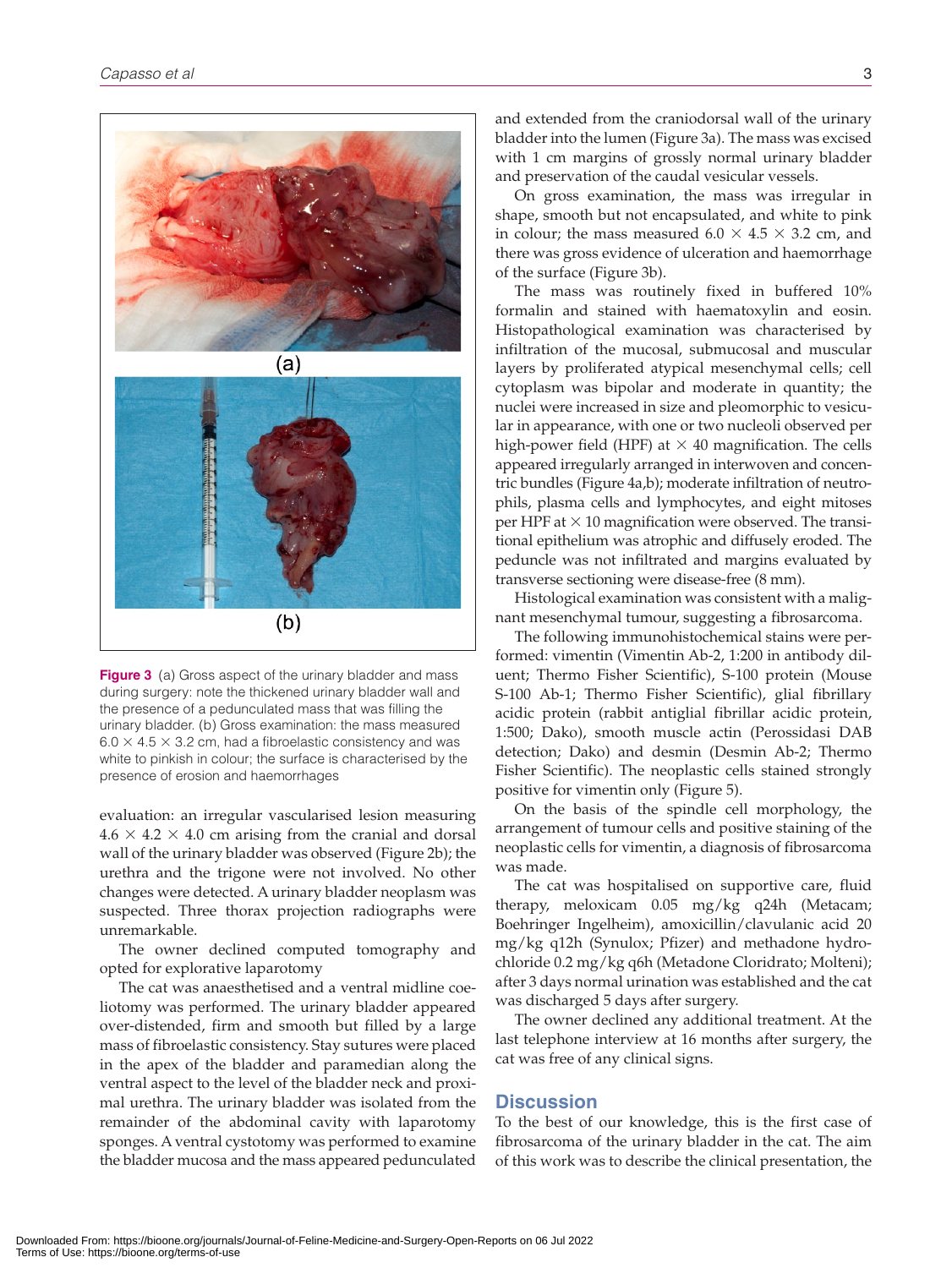

**Figure 4** Microscopic findings. (a) Section of the urinary bladder mass characterised by a proliferation of spindle cells irregularly arranged in interwoven and concentric bundles. In the central part of the lesion a degenerative mucinous area is observed (haematoxylin and eosin,  $\times$  4). (b) High magnification of the spindle cell pattern intertwined with a minimal deposition of amorphous eosinophilic extracellular matrix; in the right upper corner, vessels of small and medium size are observed (haematoxylin and eosin,  $\times$  10)

imaging findings, surgical outcome and histological features of a primary urinary bladder fibrosarcoma in a cat.

Clinical presentation of urinary bladder tumours is non-specific but mainly characterised by haematuria, pollakiuria, dysuria and progressive stranguria, and, more rarely lethargy, weight loss, urinary tenesmus, mechanical incontinence and rectal prolapse.2–5,18–20 Abnormalities on physical examination, such as the presence of a firm mass in the caudal abdomen, have been reported for different urinary bladder tumours.2,4,5,12,15,16,18 In the cat reported herein, the urinary tract clinical signs were non-specific (haematuria, severe pollakiuria and stranguria) and could have been due to infection, cystitis, calculi or a tumour; on physical examination, a firm,



**Figure 5** Immunohistochemical staining with vimentin: note the diffuse positive staining of the cytoplasm  $(x 10)$ 

non-painful mass could be palpated, suggesting the presence of a urinary bladder mass.

Blood work changes are non-specific and mainly related to secondary hydronephrosis and secondary urinary infections. Urinalysis can show increased cellularity and signs of infections. Only in 30% of patients can tumour cells be detected on standard urinalysis; this percentage has been improved by the use of a urinary bladder tumour antigen screening test for TCC in dogs.2,4,14,17,18 In the cat reported herein, a mild azotaemia was observed, which could have been explained by a urinary tract infection as gas was noted on plain radiographs, and mild pyelectasia, in the absence of hydronephrosis and trigone involvement, during abdominal ultrasound. However, this is speculative as a urinalysis and a urine culture were not performed because the cat was showing continuing voiding and catheterisation was not possible in the awake patient. Even when the patient was sedated and a catheter placed, urine was not retrieved.

In cats with urinary bladder tumours, abdominal radiographs are mainly unremarkable; however, on plain films a thickened bladder wall, a distended bladder or a displaced urinary bladder and renal changes can be observed; contrast radiography is often necessary to evaluate the lower urinary tract.<sup>2,4,9,21</sup> In this cat, abdominal changes were an over-distended urinary bladder, irregular cranial margins and thickening of the urinary bladder wall: these changes have already been described and are not diagnostic of a urinary bladder tumour but of urinary bladder disease.10,14

Abdominal ultrasound allows good evaluation of new growths in the urinary bladder. Ultrasonographic aspects of urinary bladder tumours are variable, from irregular wall thickening to pedunculated lesions and masses arising from the urinary bladder wall and invad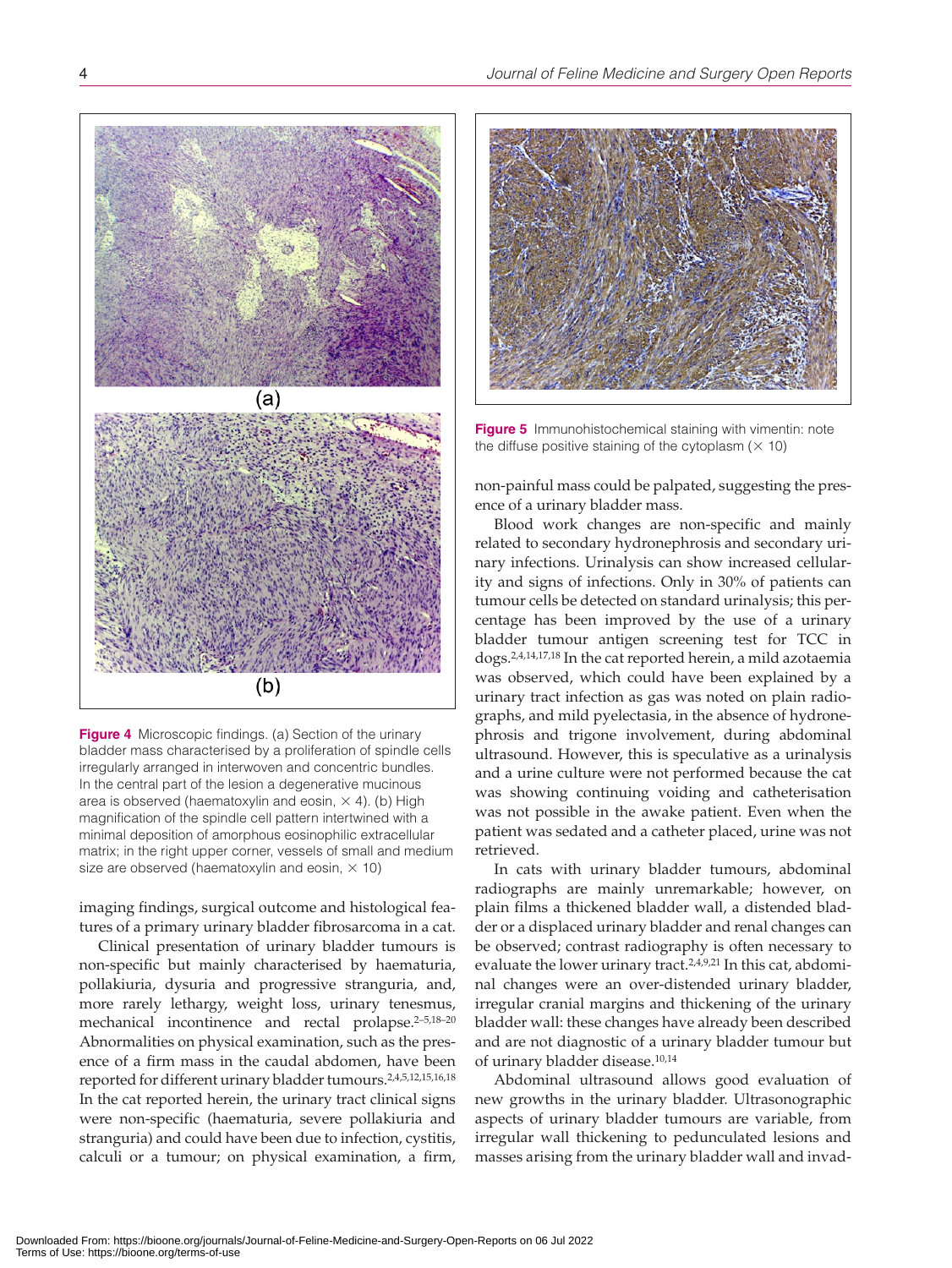ing the urinary bladder lumen, but do not allow the different types of tumour to be distinguished. TCC usually arises from the urinary bladder neck in the dog but in the cat has been reported to arise in sites distant from the trigone.<sup>2,5</sup> However, the presence of vascularisation should increase suspicion for neoplasia.2,9,11 In this cat, abdominal ultrasound showed a vascularised lesion of mixed echogenicity occupying almost the entire lumen of the urinary bladder. After catheterisation and distension of the urinary bladder with saline solution, the mass appeared to arise from the cranial and dorsal aspect of the urinary wall. These findings are similar to the ones described for other urinary bladder tumours, and the presence of vascularisation suggested the presence of neoplasia.

Diagnosis of urinary bladder growths can be achieved by the use of fine-needle aspiration biopsy (FNAB), traumatic catheterisation, ultrasound-guided transurethral catheterisation, urinary bladder brushing and fullthickness biopsies obtained surgically or endoscopically.2,18,22,23 FNAB has been discouraged in the presence of TCC owing to the possibility of tumour implantation along the needle tract.5,22,23

The prognosis and therapy for urinary bladder tumour depend on staging and tumour type. In most cases, the prognosis for malignant urinary bladder tumours is poor because of their tendency to originate from or invade the urinary bladder trigone. Early lesions that have not metastasised and do not involve the trigone may be amenable to surgery; palliative partial cystectomy or debulking can be performed but should be followed by adjuvant therapy. When surgery is not viable, chemotherapy or radiation therapy have to be pursued.2,4,5,11,18

In this cat, the owner declined any further diagnostics and opted for explorative laparotomy, which was acceptable because the urinary trigone was not involved. When the trigone is not involved, surgery can be concurrently diagnostic and therapeutic, as occurred in this cat as the mass was pedunculated.

As reported in the veterinary literature, surgery alone, even with disease-free margins, is palliative if not supported by adjuvant therapy, unless the lesion is benign; however, benign lesions can recur or become malignant.2,4,5,8,11 Although this cat was diagnosed with a malignant fibrosarcoma based on histopathology and immunohistochemistry, surgery proved to be effective.

This is a favourable result if compared with the outcome of two young dogs diagnosed with urinary bladder fibrosarcoma that died of widespread metastasis detected during necropsy at 2 weeks and 9 months after diagnosis, respectively.16,17 Although in this cat further imaging controls are not available, the absence of any clinical signs and the well-being of the cat at 16 months after surgery suggest that the behaviour of the fibrosarcoma was not as aggressive as in these dogs.

#### **Conclusions**

Fibrosarcoma should be considered among the differentials for feline urinary bladder tumour. Surgery with disease-free margins can represent an option, although more cases should be evaluated.

Funding The authors received no specific grant from any funding agency in the public, commercial or not-for-profit sectors for the preparation of this case report.

**Conflict of interest** The authors do not have any potential conflicts of interest to declare.

#### **References**

- 1 Osborne CA, Low DG, Perman V, et al. **Neoplasms of the canine and feline urinary bladder: incidence, etiologic factors, occurrence and pathologic features**. *Am J Vet Res* 1968; 29: 2041–2055.
- 2 Mutsaers AJ, Widmer WR and Knapp DW. **Canine transitional cell carcinoma**. *J Vet Intern Med* 2003; 17: 136–144.
- 3 Wimberly HC and Lewis RM. **Transitional cell carcinoma in the domestic cat**. *Vet Pathol* 1979; 16: 223–228.
- 4 Schwarz PD, Greene RW and Patnaik AK. **Urinary bladder tumors in the cat: a review of 27 cases**. *J Am Anim Hosp Assoc* 1985; 21: 237–245.
- 5 Wilson HM, Chun R, Larson VS, et al. **Clinical signs, treatments, and outcome in cats with transitional cell carcinoma of the urinary bladder: 20 cases (1990–2004)**. *J Am Vet Med Assoc* 2007; 231: 101–106.
- 6 Patnaik AK and Greene RW. **Intravenous leiomyoma of the bladder in a cat**. *J Am Vet Med Assoc* 1979; 175: 381–383.
- 7 Burk RL, Meierhenry EF and Schaubhut CW, Jr. **Leiomyosarcoma of the urinary bladder in a cat**. *J Am Vet Med Assoc* 1975; 167: 749–751.
- 8 Esplin DG. **Urinary bladder fibromas in dogs: 51 cases (1981–1985)**. *J Am Vet Med Assoc* 1987; 190: 440–444.
- 9 Heng HG, Lowry JE, Boston S, et al. **Smooth muscle neoplasia of the urinary bladder wall in three dogs**. *Vet Radiol Ultrasound* 2006; 47: 83–86.
- 10 Liptak JM, Dernell WS and Withrow SJ. **Haemangiosarcoma of the urinary bladder in a dog**. *Aust Vet J* 2004; 82: 215–217.
- 11 Benigni L, Lamb CR, Corzo-Menendez N, et al. **Lymphoma affecting the urinary bladder in three dogs and a cat**. *Vet Radiol Ultrasound* 2006; 47: 592–596.
- 12 House HB, Specht AJ and Johnson VS. **What is your diagnosis? Lymphoma of the urinary bladder**. *J Am Vet Med Assoc* 2010; 236: 291–292.
- 13 Amores-Fuster I, Elliott JW, Freeman AI, et al. **Histiocytic sarcoma of the urinary bladder in a dog**. *J Small Anim Pract* 2011; 52: 665.
- 14 Khodakaram-Tafti A, Shirian S, Vesal N, et al. **Lipoma of the urinary bladder in a cat**. *J Comp Pathol* 2011; 144: 212–213.
- 15 Pavia PR, Havig ME, Donovan TA, et al. **Malignant peripheral nerve sheath tumour of the urinary bladder in a cat**. *J Small Anim Pract* 2012; 53: 245–248.
- 16 Schiller AG, Maksic D, Beamer PD, et al. **Fibrosarcoma of the urinary bladder in the dog**. *J Am Vet Med Assoc* 1958; 133: 594–598.